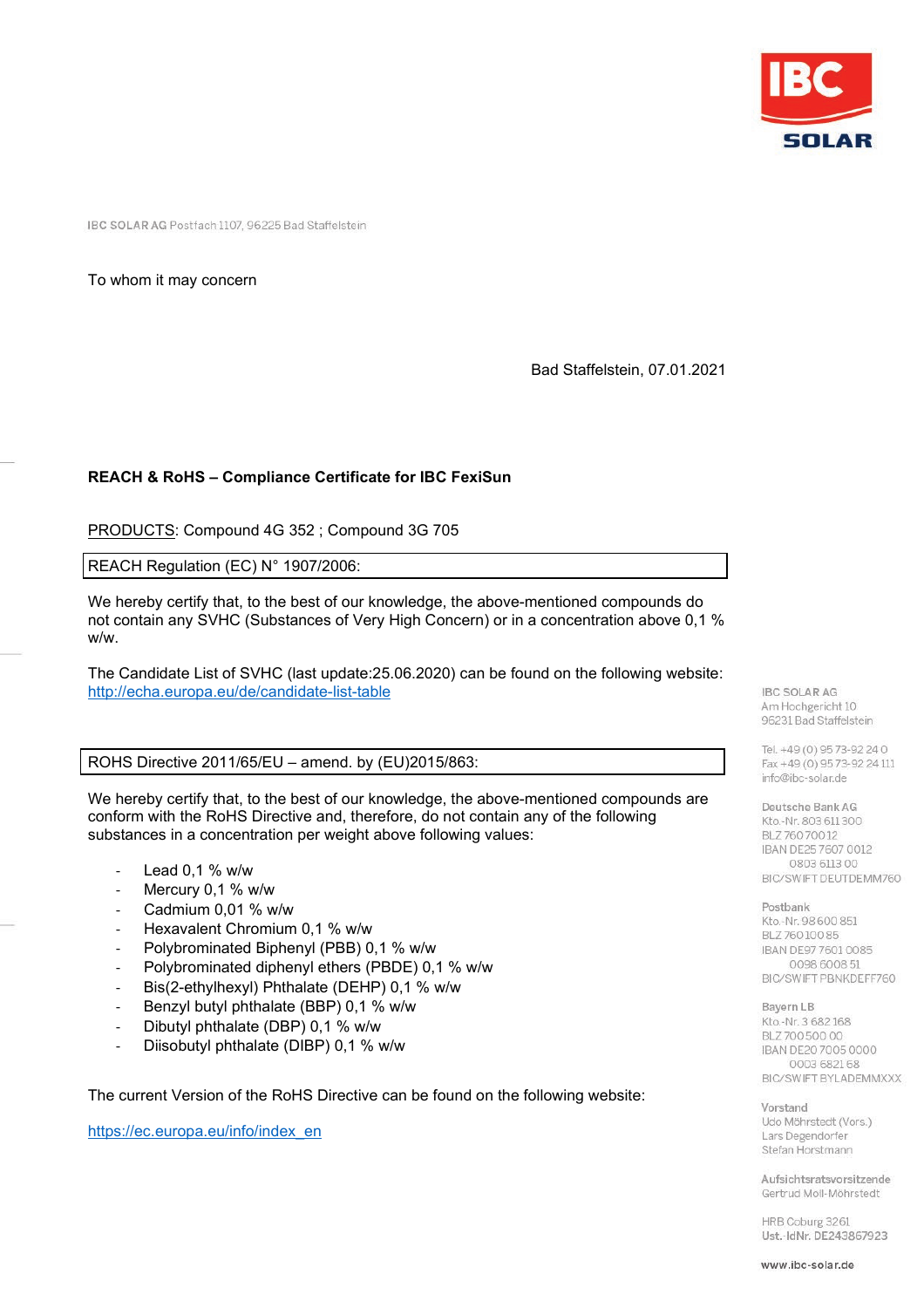## Other Hazardous Substances

We hereby certify that, to the best of our knowledge, we do not intentionally use any of the following substances in the fabrication of the above-mentioned compounds:

- CMR Substances of category 1A and 1B
- ECHA Restriction List (Annex XVII)
- Medium & Short Chain Chlorinated Paraffins
- PFA (CAS Nr: 335-67-1)
- PAH Substances
- APEO Substances
- Brominated fire retardants
- Phthalates
- **Arsenic**
- Organic tin compounds
- Bisphenol A, F and S
- List of Priority Substances (Norwegian Environment Agency)

We are in permanent contact with our suppliers to ensure up-to-date compliance information. Please contact us if you need further information.